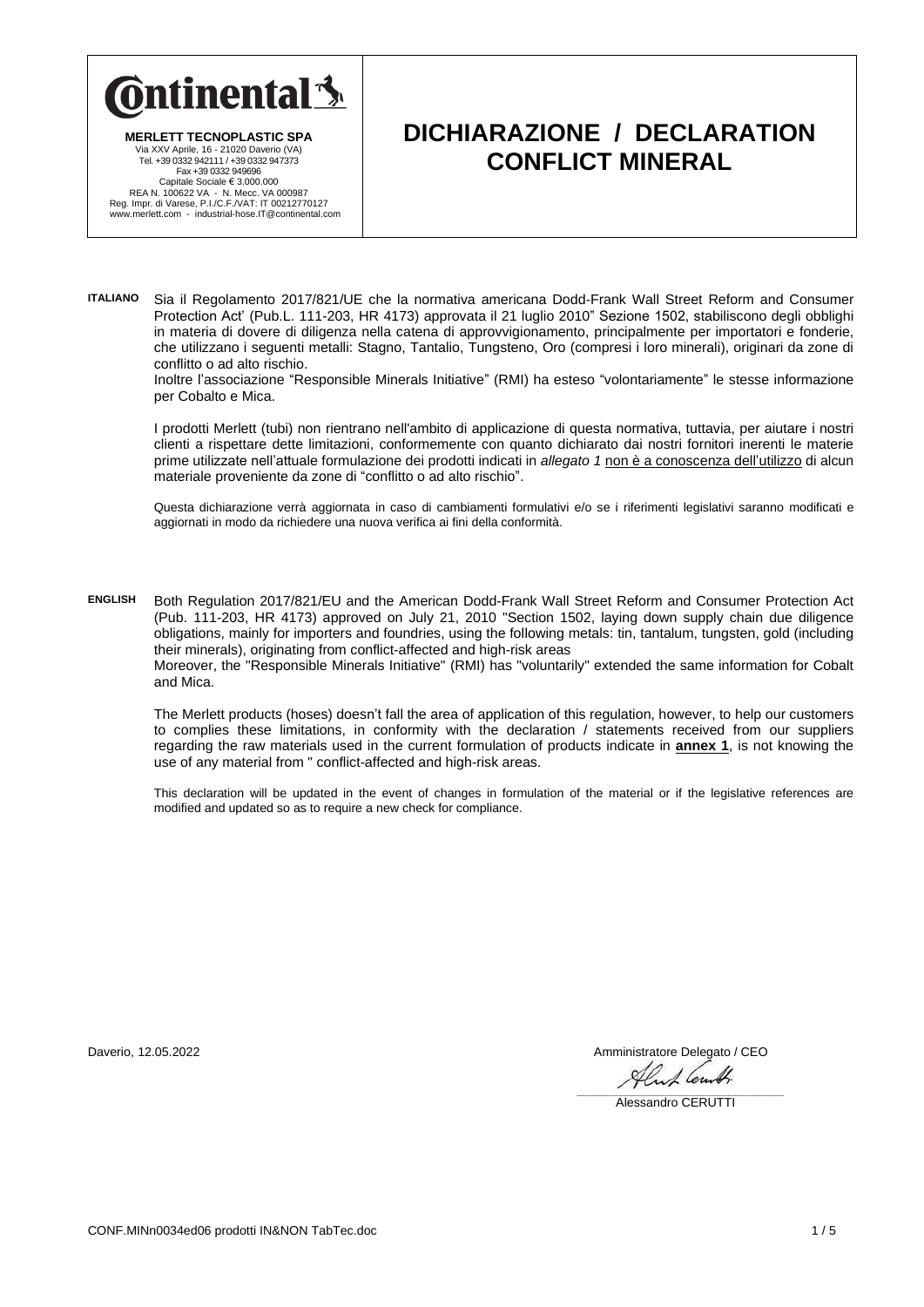

**MERLETT TECNOPLASTIC SPA** Via XXV Aprile, 16 - 21020 Daverio (VA)<br>Tel. +39 0332 944211 / +39 0332 947373<br>Fax +39 0332 949696<br>Capitale Sociale € 3.000.000<br>REA N. 100622 VA - N. Mecc. VA 000987<br>Reg. Impr. di Varese, P.I/C.F./NAT: IT 0212770127<br>www.m

### **DICHIARAZIONE / DECLARATION CONFLICT MINERAL**

| Allegato / Annex<br>n.1                       |                                                        | Allegato / Annex<br>n. 1 |                                                                 |  |
|-----------------------------------------------|--------------------------------------------------------|--------------------------|-----------------------------------------------------------------|--|
| Codice/Code<br><b>Descrizione/Description</b> |                                                        | Codice/Code              | <b>Descrizione/Description</b>                                  |  |
| 9N1009-XB                                     | <b>AIR ELASTIC</b>                                     | 926014                   | CRISTALLO ATOSSICO SH.A 67                                      |  |
| 911002                                        | <b>AIRFLEX L</b>                                       | 911042                   | <b>DETROIT</b>                                                  |  |
| 911105                                        | <b>AIRFLEX LL</b>                                      | 911229                   | DETROIT 200°C                                                   |  |
| 911175                                        | AIRFLEX PU                                             | 951004-52                | DOCCIA VOHRAN/W _ D.7                                           |  |
| 911194                                        | <b>ALABAMA</b>                                         | 915083                   | DRAGO BLU                                                       |  |
| 918070-00                                     | ALFA G1 EVA                                            | 918356                   | <b>DRAGON TAIL</b>                                              |  |
| 911261                                        | <b>AMERICA FLEX</b>                                    | 918358                   | DRAGON TAIL LEGGERO                                             |  |
| 911275                                        | AMERICA FLEX PESANTE                                   | 911112                   | <b>ELEKTRO LEGGERA</b>                                          |  |
| 911101                                        | <b>AMERICA OIL</b>                                     | 911111                   | <b>ELEKTRO PESANTE</b>                                          |  |
| 911189                                        | AMERICA OIL ANTISTATICO                                | 918231                   | EV.LD PS 2ST.NE $\overline{\phantom{a}}$<br>D.25                |  |
| 951020-52                                     | <b>ARIFLEX ROT</b>                                     | 918010                   | EVA INDUSTRIAL                                                  |  |
| 951036-52                                     | ARIFLEX SL 12FILI ROT.                                 | 918045                   | EVA POOL N                                                      |  |
| 911217                                        | <b>ARIZONA ARCTIC</b>                                  | 918344                   | EVA POOL N/V                                                    |  |
| 911243                                        | ARIZONA ARCTIC ANTISTATICO                             | 918289-01                | EVAF.L DUR/SP/ANT. MT_ NE D.29                                  |  |
| 911159                                        | ARIZONA EXTREME ELASTIC                                | 918020                   | <b>EVAFLEX</b>                                                  |  |
| 911075                                        | ARIZONA SUPERELASTIC                                   | 918299-01                | <b>EVAFLEX CAL/N NERO</b>                                       |  |
| 911103                                        | <b>ARIZONA Superelastic Antistatico</b>                | 9183800                  | EVAFLEX COND. N/R                                               |  |
| 911180                                        | ARIZONA SUPERELASTIC UV                                | 918030                   | <b>EVAFLEX L</b>                                                |  |
| 913045-2A                                     | ARMORVIN CR FDA                                        | 918345                   | EVAFLEX L/SP NE 33X39,8                                         |  |
| 913040                                        | <b>ARMORVIN HNA</b>                                    | 744018                   | EVAFLEX LD-PS (32x39 / 32x40)                                   |  |
| 912937                                        | ARMORVIN HNA FOOD                                      | 918096-1D                | Evaflex LS+1M.94900 _ C480 32X40                                |  |
| 912970                                        | <b>ARMORVIN HNA-I</b>                                  | 9180993201D              | EVAFLEX LS+2 M.ST. _ C480 32X40                                 |  |
| 913030                                        | <b>ARMORVIN HNP</b>                                    | 918077                   | <b>EVAFLEX M</b>                                                |  |
| 913035                                        | <b>ARMORVIN HNT</b>                                    | 918117                   | <b>EVAFLEX M/R</b>                                              |  |
| 912872                                        | ARMORVIN PU PHF                                        | 913092-01                | FLEX SP. V2 SIN._ NERO D.                                       |  |
| 913051                                        | ARMORVIN SPEC.                                         | 918319                   | <b>FLEXOCOND</b>                                                |  |
| 912873                                        | ARMORVIN TOTAL PU OIL TPHF                             | 918346                   | <b>FLEXOCOND P PLUS</b>                                         |  |
| 913039                                        | <b>ARMORVINPRESS</b>                                   | 918371                   | FLEXOCOND P PLUS EX<br><b>FLEXSAN</b>                           |  |
| 913038                                        | ARMORVINPRESS PU<br><b>ATOFLEX PESANTE ANTISTATICO</b> | 9N2808-GW                |                                                                 |  |
| 911072<br>911182-23                           | Atoflex PESANTE ANTISTATICO PS                         |                          | 9110831058E90   FLEXVINILE PU 17,5 C255 10X15<br><b>FLORIDA</b> |  |
|                                               | <b>BETA G2 MOPLEN</b>                                  | 911021<br>911125         | <b>FLORIDA LISCIO</b>                                           |  |
| 918060<br>915181                              | <b>BEVAL AIR</b>                                       | 915180                   | GASOLIO COND. FET. AN.                                          |  |
| 915182                                        | <b>BEVAL GARDEN</b>                                    | 911087                   | <b>GUAINA FLEXVINILE SP</b>                                     |  |
| 926004                                        | <b>BEVAL L</b>                                         | 911039                   | GUAINA FP 2000                                                  |  |
| 915183                                        | <b>BEVAL MULTI</b>                                     | 911099                   | <b>GUAINA FX</b>                                                |  |
| 9N1402                                        | <b>BONZAI BUNA</b>                                     | 911085                   | <b>GUAINA PU</b>                                                |  |
| 9N1059-03                                     | <b>BONZAI NO ABRASION</b>                              | 911226                   | <b>GUAINA SUPER P/N</b>                                         |  |
| 9N1129                                        | <b>BONZAI PU AS</b>                                    | 911093                   | <b>GUAINA VINILFLEX N</b>                                       |  |
| 9N1401                                        | <b>BONZAI PU MIX</b>                                   | 911227                   | <b>GUAINA VINILFLEX N FONT.</b>                                 |  |
| 9N1075                                        | BONZAI S.E.                                            | 911164                   | <b>GUAINA VINILPLANA</b>                                        |  |
| 9N1103-GB                                     | <b>BONZAI S.E. AS</b>                                  | 912977                   | <b>IBERFLEX</b>                                                 |  |
| 911237                                        | CALIFORNIA PU ANT.                                     | 912833                   | <b>IBERFLEX FDA</b>                                             |  |
| 911045                                        | CANADA ANTISTATICO                                     | 911026                   | <b>IDRO POOL</b>                                                |  |
| 911034                                        | COLORADO SUPERELASTIC                                  | 911191-N6                | IDROP.WASTE/FLES. C296                                          |  |
| 918213                                        | CORR. SEZ. 0,515 D32                                   | 911191-R9                | IDROP.WASTE/FLES. C409                                          |  |
| 918212-01                                     | CORR. SEZ. 0,585 NE MT<br>D38                          | 911123                   | <b>IDROPOOL MARINE WASTE</b>                                    |  |
| 918209                                        | CORR. SEZ. 0,78                                        | 9N1074                   | INDUSTRIAL NO ABRASION                                          |  |
| 918376                                        | CORR. SEZ. L                                           | 9N1127-06                | INDUSTRIAL NO ABRASION SE AS                                    |  |
| 918210                                        | CORR. SEZ. POOL                                        | 915199                   | <b>JAMAICA AIR</b>                                              |  |
| 918223038G201                                 | CORR. SEZ. PS 0,95 NERO 0,95 D38                       | 915196                   | <b>JAMAICA FIRE</b>                                             |  |
| 918220-LP                                     | CORR. SEZ. PS 1,48 C686<br>D38                         | 915198                   | <b>JAMAICA HD</b>                                               |  |
| 926028                                        | <b>COVER HOSE</b>                                      | 915081                   | <b>JAMAICA L</b>                                                |  |
| 926015                                        | CRISTALLO                                              | 915098                   | <b>JAMAICA M</b>                                                |  |

CONF.MINn0034ed06 prodotti IN&NON TabTec (it-en) 2 / 5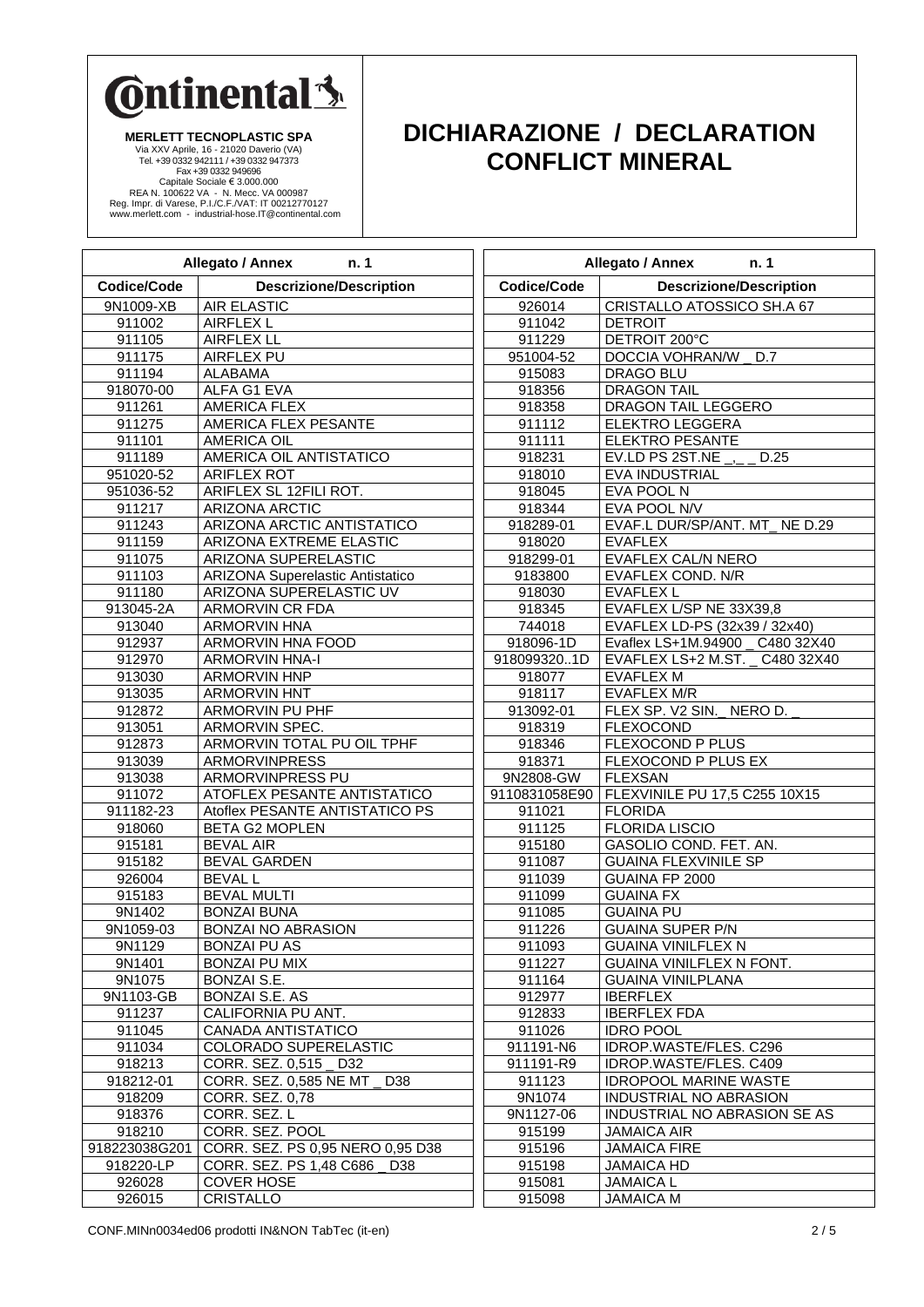

**MERLETT TECNOPLASTIC SPA** Via XXV Aprile, 16 - 21020 Daverio (VA)<br>Tel. +39 0332 944211 / +39 0332 947373<br>Fax +39 0332 949696<br>Capitale Sociale € 3.000.000<br>REA N. 100622 VA - N. Mecc. VA 000987<br>Reg. Impr. di Varese, P.I/C.F./NAT: IT 0212770127<br>www.m

### **DICHIARAZIONE / DECLARATION CONFLICT MINERAL**

| Allegato / Annex<br>n.1                       |                                                          | Allegato / Annex<br>n.1 |                                        |
|-----------------------------------------------|----------------------------------------------------------|-------------------------|----------------------------------------|
| Codice/Code<br><b>Descrizione/Description</b> |                                                          | <b>Codice/Code</b>      | <b>Descrizione/Description</b>         |
| 915152                                        | <b>JAMAICA M/L</b>                                       | 9N1046                  | <b>NOVIATOX STD AS</b>                 |
| 915097                                        | <b>JAMAICA S</b>                                         | 9N1319-NA               | <b>NOVICABLE</b>                       |
| 915119                                        | <b>JAMAICA S/L</b>                                       | 9N1157-XR               | <b>NOVIDRINK</b>                       |
| 913126342B790                                 | KLL ES.PUETV2 R/LIG.0,45BI D34                           | 9N2852-CC               | <b>NOVIFLEX</b>                        |
| 913126342B701                                 | KLL ES.PUETV2 R/LIG.0,45NE D34                           | 9N2833-XX               | <b>NOVIFLEX FDA</b>                    |
| 912933                                        | KLL ESTEN.PU/ET                                          | 9N3045-CC               | NOVIFLEX PHPHF                         |
| 912929                                        | KLL ESTEN.PVC/V0                                         | 9N2829-CC               | NOVIFLEX PU PHF                        |
| 912725-01                                     | KLL M +1M.38+1M.32 _, _ NE D32                           | 9N2977-CC               | <b>NOVIFLEX SE</b>                     |
| 912709-01                                     | KLL M 1 MAN.70/30 NE                                     | 9N2872-CR               | NOVIFLEX SE ROSSO                      |
| 914539-01                                     | KLL MT _ + OV _X _ NERO                                  | 9N2873-CC               | NOVIFLEX TOTAL PU OIL TPHF             |
| 911020                                        | LUISIANA                                                 | 9N1235                  | NOVIGREEN HEAVY                        |
| 911260                                        | LUISIANA / I                                             | 9N1158                  | <b>NOVIGREEN SR</b>                    |
| 911158                                        | LUISIANA 2511 K                                          | 9N1025-TA               | NOVIGREEN STANDARD                     |
| 911046                                        | LUISIANA ANTISTATICO                                     | 9N1066-XG               | NOVIGREEN STANDARD TR                  |
| 911211                                        | <b>LUISIANA ECO HFF</b>                                  | 9N1076                  | NOVIGREEN STD SE TR                    |
| 911288                                        | LUISIANA ECO SOTT.                                       | 9N1117                  | NOVIGREY SE                            |
| 911204                                        | <b>LUISIANA EXTREME</b>                                  | 9N3055                  | NOVIMETAL PU                           |
| 911291                                        | LUISIANA OIL                                             | 9N2831-XX               | NOVIMETAL PU LR                        |
| 911066                                        | LUISIANA OL                                              | 9N3057                  | NOVIMETAL PU LR M                      |
| 911187                                        | LUISIANA OL SUPERELASTIC                                 | 9N3058-GX               | NOVIMETAL PU M L V2                    |
| 911067                                        | <b>LUISIANA OM</b>                                       | 9N3053-XX               | NOVIMETAL PU SM                        |
| 911219                                        | LUISIANA OM / I                                          | 9N3009-GX               | NOVIMETAL PVC L<br>NOVINDUSTRIAL       |
| 912048                                        | LUISIANA OM OIL                                          | 9N1040-GA               | <b>NOVIOIL</b>                         |
| 911076<br>911231                              | LUISIANA OM SUPERELASTIC<br>LUISIANA PU ANT. MAGG. ROSSO | 9N1101-BA<br>9N1189-BA  | <b>NOVIOIL AS</b>                      |
| 911184                                        | LUISIANA PU ANTISTATICO                                  | 9N1408-XW               | NOVIVENT PE KTW                        |
| 911296                                        | LUISIANA PU ANTISTATICO Z7                               | 9N1015                  | NOVIVENT PU                            |
| 911108                                        | LUISIANA SOTTOSTRATO INTERNO                             | 9N1003-XG               | NOVIVENT PU /M                         |
| 911022                                        | LUISIANA SUPERELASTIC                                    | 9N1004                  | NOVIVENT PU ANTI UV                    |
| 911022-EK                                     | LUISIANA SUPERELASTIC TRAS.                              | 9N1017-XA               | <b>NOVIVENT PU AS</b>                  |
| 911172                                        | <b>MEDIFLEX</b>                                          | 9N1005                  | NOVIVENT PU ET / M SOFT                |
| 911221                                        | MEDIFLEX PES.                                            | 9N1302                  | NOVIVENT PU HEAVY UV                   |
| 911117                                        | <b>MEDIUM</b>                                            | 9N1007-SS               | NOVIVENT PU L                          |
| 9N1057-QA                                     | MEDIUM DUTY SE                                           | 9N1123-WA               | <b>NOVIYACHT</b>                       |
| 911212                                        | MEDIUM L 5038                                            | 913016                  | ONDASPIR DX                            |
| 912845                                        | <b>METALFLEX /I SHORE 80</b>                             | 913012                  | <b>ONDASPIR SX</b>                     |
| 912816                                        | <b>METALFLEX FOOD</b>                                    | 912501                  | <b>OREFLEX PU Antistatico UL 94 V2</b> |
| 912980                                        | <b>METALFLEX1</b>                                        | 911010                  | <b>OREGON</b>                          |
| 911031                                        | <b>MONTANAL</b>                                          | 911223-01               | OREGON L NERO                          |
| 911030-MG                                     | NEVADA AGRO C707                                         | 911005                  | OREGON LL                              |
| 911277                                        | NEVADA PHF                                               | 911230                  | OREGON P                               |
| 9N1194                                        | <b>NEW GENERATION</b>                                    | 911279                  | OREGON PE HF/TPHF                      |
| 9N1403-GG                                     | NEW GENERATION BUNA                                      | 911245                  | OREGON PESANTE SUPERELASTIC            |
| 9N1404-GG                                     | NEW GENERATION BUNA AS                                   | 911015                  | OREGON PU EST                          |
| 9N1317                                        | NEW GENERATION PU                                        | 911003                  | OREGON PU ET                           |
| 9N1212-XN                                     | <b>NEW GENERATION SR</b>                                 | 911011                  | OREGON PU ET ANTISTATICO               |
| 9N1006                                        | <b>NOVIAIR</b>                                           | 911302                  | OREGON PU P ANTI UV                    |
| 9N1407-NN                                     | NOVIAIR PU MIX                                           | 911196                  | OREGON PU P EST ANTISTATICO            |
| 9N1306                                        | <b>NOVIAIR SI</b>                                        | 911308                  | OREGON PU PS EXTRA                     |
| 9N1010                                        | <b>NOVIAIR SI UL</b>                                     | 911148                  | OREGON PU PS Spirale Maggiorata        |
| 9N1031                                        | NOVIATOX EXTRA LIGHT                                     | 911214                  | OREGON SUPER LIGHT                     |
| 9N1072-YA                                     | NOVIATOX HEAVY AS                                        | 911154                  | PLURIFLEX SPECIALE                     |
| 9N1016-XA                                     | NOVIATOX STANDARD                                        | 911220                  | PLURIFLEX SUPERELASTIC NERO            |
| 9N1016-CA                                     | NOVIATOX STANDARD                                        | 915133                  | POLIPO 15 BAR OIL                      |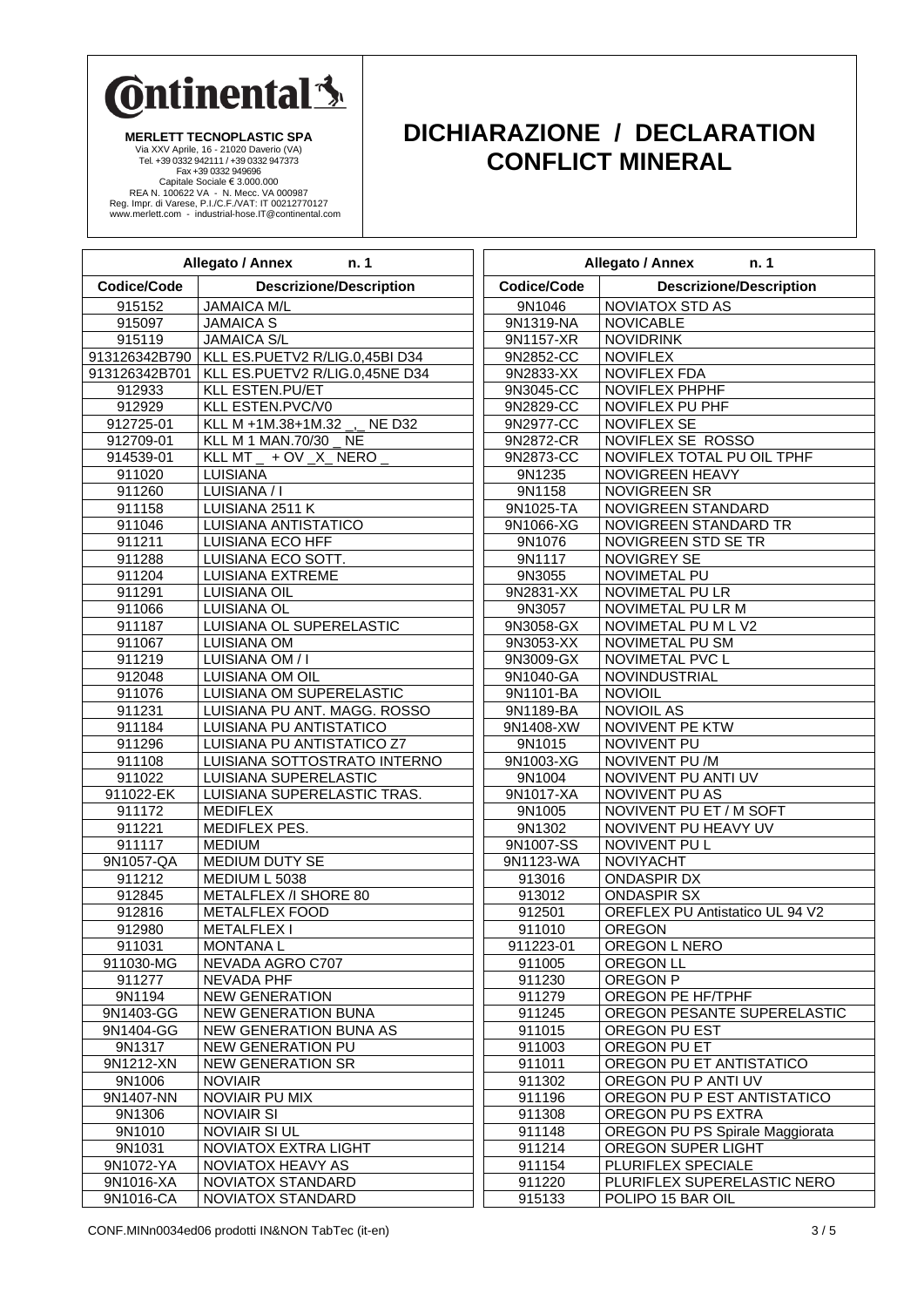

**MERLETT TECNOPLASTIC SPA** Via XXV Aprile, 16 - 21020 Daverio (VA) Tel. +39 0332 942111 / +39 0332 947373 Fax +39 0332 949696 Capitale Sociale € 3.000.000<br>REA N. 100622 VA - N. Mecc. VA 000987<br>Reg. Impr. di Varese, P.I./C.F./VAT: IT 00212770127<br>www.merlett.com - industrial-hose.IT@continental.com

### **DICHIARAZIONE / DECLARATION CONFLICT MINERAL**

| Allegato / Annex<br>n. 1 |                                                    |                |
|--------------------------|----------------------------------------------------|----------------|
| Codice/Code              | <b>Descrizione/Description</b>                     | Codi           |
| 915074                   | POLIPO 18 BAR                                      | Э.             |
| 926022                   | POWER BRIDGE                                       | д.             |
| 9211310730001            | PROL.GAS VAP.NY/FV-NO GH. NE35                     | Э.             |
| 911209                   | <b>QUADRA POOL</b>                                 | 9 <sup>1</sup> |
| 915164                   | RAGNO ACQUA 15 BAR                                 | Э.             |
| 915150                   | RAGNO AIR 20 BAR                                   | $\partial$ .   |
| 915010                   | RAGNO ANTIGELO                                     | д.             |
| 915202                   | RAGNO ANTIGELO CR FDA                              | 9 <sup>1</sup> |
| 915205                   | RAGNO ANTIGELOCR BC C296                           | 9              |
| 915020                   | <b>RAGNO CR</b>                                    | 9 <sup>1</sup> |
| 915204                   | RAGNO CR B C421/ROSSO                              | 9              |
| 915206-8Q                | RAGNO CR C563 ROSSO                                | 9 <sup>1</sup> |
| 915014                   | RAGNO CR SP                                        | 9 <sup>1</sup> |
| 915148                   | RAGNO INDUSTRY                                     | 9 <sup>1</sup> |
| 915174                   | <b>RAGNO ISO 1401</b>                              | Э.             |
| 915171                   | RAGNO LIFE AS                                      | 9              |
| 915046                   | RAGNO N 20 BAR                                     | 9 <sup>1</sup> |
| 915048                   | RAGNO N 40 BAR                                     | 9 <sup>1</sup> |
| 915203                   | <b>RAGNO POLIURETANO</b>                           | 9 <sup>1</sup> |
| 915005                   | <b>RAGNO PU</b>                                    | Э.             |
| 915143                   | RAGNO PU CONDUTTIVO                                | 9 <sup>1</sup> |
| 915001                   | RAGNO PU ROL                                       | 9 <sup>1</sup> |
| 915107                   | RAGNO SP 20 BAR                                    | 9 <sup>1</sup> |
| 915153                   | RAGNO TOTAL PU ET                                  | Э.             |
| 915132                   | RAGNO TOTAL PU ROBOT                               | 9              |
| 915141                   | RETINATO IN SANTOPRENE                             | Э.             |
| 911249-3E                | SALIVARE VHR 100 GRIGIO                            | 9 <sup>1</sup> |
| 911082-10                | SALIVARE VHR BI RAL 9003                           |                |
| 911082-3E                | SALIVARE VHR GRIGIO                                | Э.             |
| 911082-01                | SALIVARE VHR NERO                                  | д.             |
| 911082-R9                | SALIVARE VHR RAL 7035                              |                |
| 918612185Q176            | SC. LAV. 2,040 C317 1DIR. D.18,5                   | Э.             |
| 918570-76                | SC. LAV. MT<br>1 DIR.C/317 D.28                    | 9.             |
| 918606-01                | SC. LAV. MT _ 2 DIR.NERO D.28                      | 9 <sup>1</sup> |
| 918609-76                | SC. LAV.L MT _ 2 DIR.C317 D20                      | Э.             |
|                          | 918589020G876   SC. LAV.L MT 1,870 1D + 1C90° D.20 | 9              |
| 9186481853576            | SC. LAV.L MT 2 C317 1D19/AL 18,5                   | 9 <sup>1</sup> |
| 9185890204976            | SC. LAV.L MT 2,50 1D + 1C90° D.20                  | 9 <sup>1</sup> |
| 918649                   | <b>SCARICO LAV. PP/PE</b>                          | 9 <sup>o</sup> |
| 911079                   | <b>SHARK HOSE</b>                                  | 913            |
| 915054                   | SOLEIL NEW L TRICO'                                | 9'             |
| 915055                   | SOLEIL NEW P TRICO'                                | 9 <sup>1</sup> |
| 926003                   | <b>SPIRALINA</b>                                   | 9 <sup>1</sup> |
| 926009                   | SPIRALINA AT                                       | 9 <sup>1</sup> |
| 926002                   | SPIRALINA FLEX                                     | 9N1            |
| 926003-KQ                | SPIRALINA GIALLA                                   | 16             |
| 915002                   | <b>STONE HOSE</b>                                  | 92109          |
| 915147                   | STONE HOSE CONDUTTIVO                              | д.             |
| 911074                   | SUPER ARIZONA PU                                   | 9.             |
| 911059                   | SUPER ARIZONA PU PLUS                              | д.             |
| 915134                   | SUPER RAGNO CHEMI 80 BAR                           | 9.             |
| 915065                   | SUPER RAGNO N 80 BAR                               | Э.             |
| 915165                   | SUPER RAGNO N ACQUA                                | д.             |
| 915035                   | SUPER STONE HOSE (3X20)                            | д.             |

|                    | Allegato / Annex<br>n. 1                 |  |  |
|--------------------|------------------------------------------|--|--|
| <b>Codice/Code</b> | <b>Descrizione/Description</b>           |  |  |
| 915036             | SUPER STONE HOSE (4X15)                  |  |  |
| 911258             | SUPER Woodpecker ANTISTATICO             |  |  |
| 913001             | <b>SUPERFLEX CALOR</b>                   |  |  |
| 913099             | SUPERFLEX CALOR DX NE                    |  |  |
| 913010             | SUPERFLEX KL                             |  |  |
| 912701             | SUPERFLEX KLL M                          |  |  |
| 913009             | <b>SUPERFLEX KZ</b>                      |  |  |
| 913002             | SUPERFLEX PU                             |  |  |
| 912831             | <b>SUPERFLEX PU CHR</b>                  |  |  |
| 912917             | SUPERFLEX PU ET PLUS HM/R TR             |  |  |
| 912975             | SUPERFLEX PU ET SPEC.                    |  |  |
| 912894             | SUPERFLEX PU HL/R ET AS FOOD             |  |  |
| 912809             | SUPERFLEX PU HLR                         |  |  |
| 912867             | SUPERFLEX PU HLR AS FOOD                 |  |  |
| 912888             | SUPERFLEX PU HP R ET AS Food             |  |  |
| 912855             | SUPERFLEX PU KZ DX Conduttivo            |  |  |
| 913025             | <b>SUPERFLEX PUL</b>                     |  |  |
| 913008             | SUPERFLEX PU L COMPATTATO                |  |  |
| 912952             | <b>SUPERFLEX PU L ECO</b>                |  |  |
| 912880             | SUPERFLEX PU L R DIN 4102-B1             |  |  |
| 913056             | SUPERFLEX PU LL                          |  |  |
| 913066             | SUPERFLEX PU LR                          |  |  |
| 912941             | SUPERFLEX PU LR ANTISTATICO              |  |  |
| 912905             | SUPERFLEX PU LR COMPATTATO               |  |  |
| 912810             | SUPERFLEX PU MR SOFFIETTO                |  |  |
| 912951             | Superflex PU PLUS DX HMR Conduttivo      |  |  |
| 913023             | SUPERFLEX PU PLUS H                      |  |  |
| 912887             | Superflex PU PLUS HM R DIN 4102-B1<br>AS |  |  |
| 912939             | Superflex PU PLUS HM/R DX TR/R           |  |  |
|                    | Superflex PU PLUS HM/RM DX RIGA          |  |  |
| 912863             | AZZ.                                     |  |  |
| 913064             | SUPERFLEX PU PLUS HMR                    |  |  |
| 912889             | Superflex Pu Plus Hp R Din 4102-B1 As    |  |  |
| 912936             | SUPERFLEX PU PLUS HPP/R                  |  |  |
| 913048             | SUPERFLEX PU PLUS HPR                    |  |  |
| 912893             | Superflex PU PLUS HR ET AS FOOD          |  |  |
| 912851             | Superflex PU PLUS N HMR DX COND          |  |  |
| 913055             | SUPERFLEX PUR                            |  |  |
| 913055-HK          | SUPERFLEX PU R (HK)                      |  |  |
| 912870             | SUPERFLEX PU R AS DIN/4102 b             |  |  |
| 913006             | SUPERFLEX PU R DIN 4102-B1               |  |  |
| 912886             | SUPERFLEX PU R ET AS FOOD                |  |  |
| 912976             | SUPERFLEX PU R FOOD                      |  |  |
| 9N1048-XG          | SUPERGRANULAT PU LISCIO                  |  |  |
| 9N1184             | SUPERGRANULAT PU/AS                      |  |  |
| 92109600000R7      | SUPPORTO T.SC.LAV.-N-GRIGIO              |  |  |
| 913072             | TERMOFLEX 150°C                          |  |  |
| 912821             | TERMOFLEX 150°C DOUBLE                   |  |  |
| 913073             | TERMOFLEX 300°C                          |  |  |
| 912995             | TERMOFLEX 300°C DOUBLE                   |  |  |
| 913068             | TERMORESISTENTE KLL 125                  |  |  |
| 912955             | TERMORESISTENTE PU 200°C                 |  |  |
| 911060             | <b>TEXOIL</b>                            |  |  |